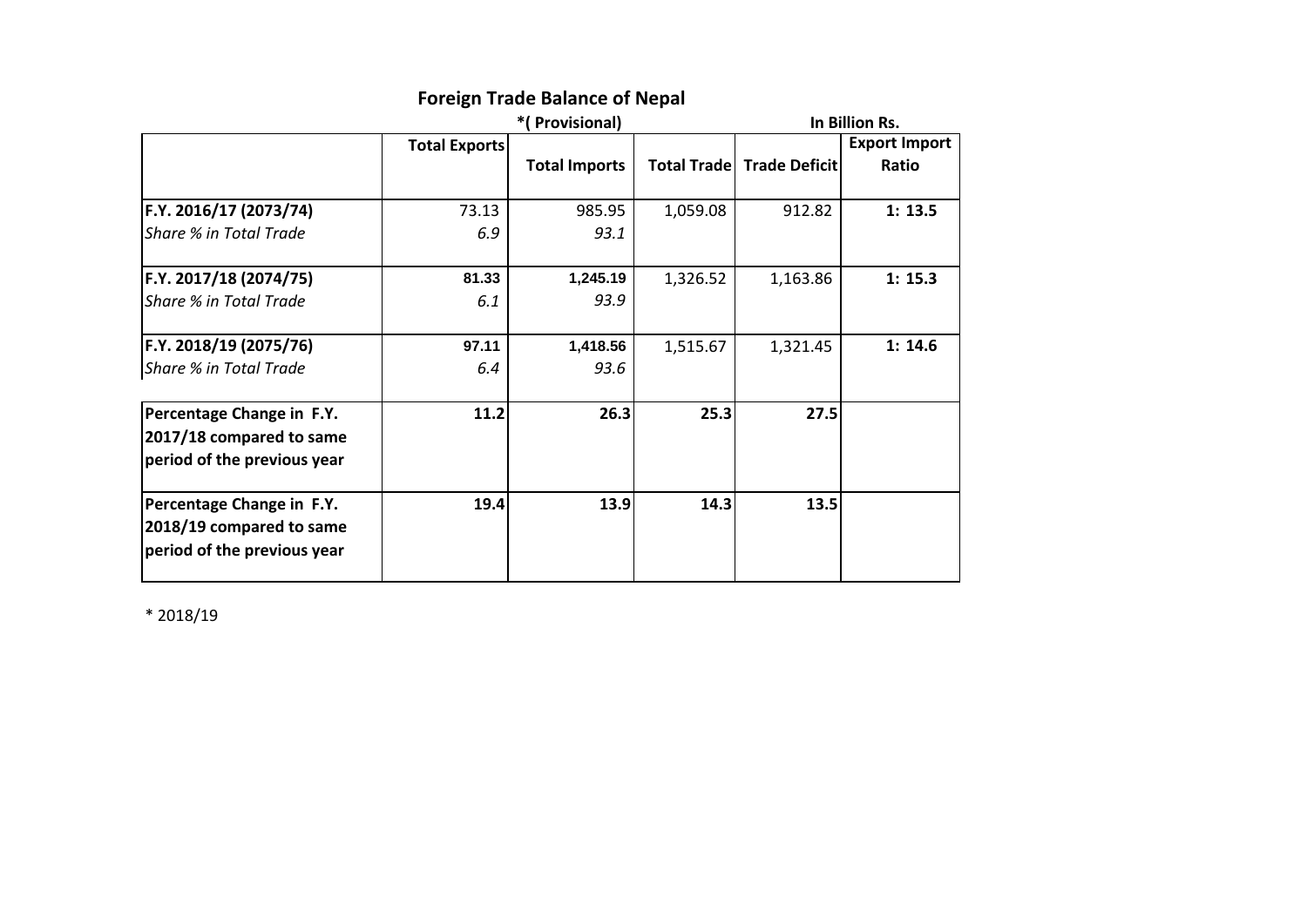|     |                                                      |         | (Provisional)<br>Value in 000 Rs |            |                        |            |                  |                    |
|-----|------------------------------------------------------|---------|----------------------------------|------------|------------------------|------------|------------------|--------------------|
|     |                                                      |         | F.Y. 2017/18 (2074/75)           |            | F.Y. 2018/19 (2075/76) |            | % Change % Share |                    |
| S.N | <b>Commodities</b>                                   | Unit    | Quantity                         | Value      | Quantity               | Value      |                  | in value . 2075/76 |
|     | $1$ Palm oil                                         |         |                                  |            |                        | 10,333,051 |                  | 10.64              |
|     | 2 Yarns (Polyester, Cotton and others)               |         |                                  | 8,421,313  |                        | 9,776,165  | 16.1             | 10.07              |
|     | 3 Woolen Carpet                                      | Sq.Mtr. | 530,418                          | 7,088,381  | 403,490                | 7,369,695  | 4.0              | 7.59               |
|     | 4 Iron and Steel products                            |         |                                  | 5,599,755  |                        | 6,407,322  | 14.4             | 6.60               |
|     | 5 Readymade Garments                                 | Pcs.    | 15,048,821                       | 5,970,995  | 12,262,627             | 6,343,132  | 6.2              | 6.53               |
|     | 6 Jute and Jute Products                             |         |                                  | 5,186,280  |                        | 6,093,053  | 17.5             | 6.27               |
|     | 7 Juices                                             |         |                                  | 4,760,892  |                        | 4,573,350  | $-3.9$           | 4.71               |
|     | 8 Cardamom                                           | Kg.     | 5,402,011                        | 4,849,155  | 5,240,329              | 4,284,199  | $-11.7$          | 4.41               |
|     | 9 Textiles                                           |         |                                  | 3,204,459  |                        | 3,417,775  | 6.7              | 3.52               |
|     | 10Tea                                                | Kg.     | 15,684,544                       | 3,251,686  | 15,043,796             | 3,203,908  | $-1.5$           | 3.30               |
|     | 11 Soyabean oil                                      |         |                                  |            |                        | 2,346,370  |                  | 2.42               |
|     | 12 Felt                                              |         |                                  | 1,577,746  |                        | 1,979,951  | 25.5             | 2.04               |
|     | 13 Woolen and Pashmina shawls                        |         |                                  | 2,277,328  |                        | 1,909,834  | $-16.1$          | 1.97               |
|     | 14 Medicinal Herbs                                   |         |                                  | 1,133,713  |                        | 1,439,852  | 27.0             | 1.48               |
|     | 15 Rosin and resin acid                              | Kg.     | 14,027,520                       | 1,597,505  | 13,278,239             | 1,385,521  | $-13.3$          | 1.43               |
|     | 16 Lentils                                           | Kg.     | 10,450,905                       | 1,015,793  | 12,896,509             | 1,289,525  | 26.9             | 1.33               |
|     | 17 Copper and articles thereof                       |         |                                  | 1,194,698  |                        | 1,278,797  | 7.0              | 1.32               |
|     | 18 Noodles, pasta and like                           |         |                                  | 834,192    |                        | 1,159,109  | 38.9             | 1.19               |
|     | 19 Footwear                                          |         |                                  | 1,285,005  |                        | 938,734    | $-26.9$          | 0.97               |
|     | 20 Dentifrices (toothpaste)                          |         |                                  | 802,808    |                        | 852,769    | 6.2              | 0.88               |
|     | 21 Handicrafts (Painting, Sculpture and<br>statuary) |         |                                  | 680,276    |                        | 792,049    | 16.4             | 0.82               |
|     | 22 Headgear and parts thereof                        |         |                                  | 674,252    |                        | 690,840    | 2.5              | 0.71               |
|     | 23 Nepalese paper and paper Products                 |         |                                  | 577,806    |                        | 533,978    | $-7.6$           | 0.55               |
|     | 24 Hides & Skins                                     | Sq.ft.  | 13,426,279                       | 837,586    | 10,805,722             | 520,070    | $-37.9$          | 0.54               |
|     | 25 Ginger                                            | Kg.     | 23,122,593                       | 772,465    | 14,919,195             | 512,296    | $-33.7$          | 0.53               |
|     | 26 Cotton sacks and bags                             |         |                                  | 414,713    |                        | 428,082    | 3.2              | 0.44               |
|     | 27 Essential Oils                                    | Kg.     | 87,977                           | 422,364    | 50,604                 | 408,000    | $-3.4$           | 0.42               |
|     | 28 Meat and edible meat offal                        |         |                                  | 491,042    |                        | 218,149    | $-55.6$          | 0.22               |
|     | 29 Articles of silver jewellery                      |         |                                  | 154,071    |                        | 170,112    | 10.4             | 0.18               |
|     | 30 Others                                            |         |                                  | 16,249,097 |                        | 16,453,126 | 1.3              | 16.94              |
|     | <b>Total</b>                                         |         |                                  | 81,325,378 |                        | 97,108,813 | 19.4             | 100.00             |

### **TOTAL EXPORTS OF SOME MAJOR COMMODITIES**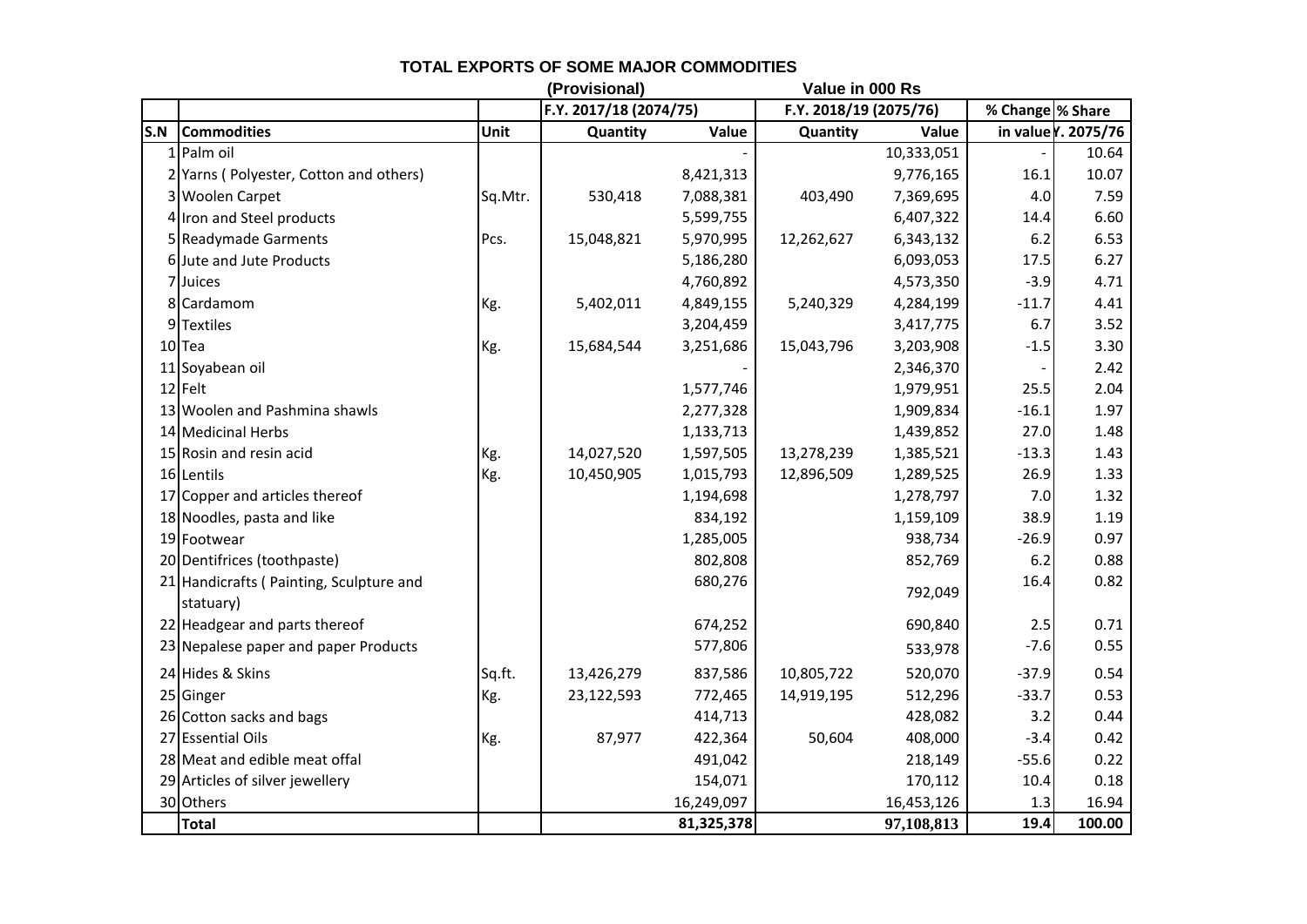|                |                                              | (Provisional) | Value in 000 Rs |                  |              |
|----------------|----------------------------------------------|---------------|-----------------|------------------|--------------|
| S.N            | <b>Commodities</b>                           | F.Y. 2074/75  | F.Y. 2075/76    | % Change % Share |              |
|                |                                              | F.Y. 2017/18  | F.Y. 2018/19    | in value         | F.Y. 2075/76 |
| $\mathbf{1}$   | Petroleum Products                           | 172,884,924   | 216,429,294     | 25.2             | 15.26        |
| $\overline{2}$ | Iron & Steel and products thereof            | 140,610,485   | 165,057,643     | 17.4             | 11.64        |
| 3              | Machinery and parts                          | 124,537,751   | 120,516,836     | $-3.2$           | 8.50         |
| 4              | Transport Vehicles and parts thereof         | 86,305,840    | 91,165,920      | 5.6              | 6.43         |
| 5              | <b>Electronic and Electrical Equipments</b>  | 45,705,080    | 62,176,630      | 36.0             | 4.38         |
| 6              | Cereals                                      | 44,584,222    | 51,802,397      | 16.2             | 3.65         |
| 7              | Telecommunication Equipment and parts        | 32,584,860    | 30,091,184      | $-7.7$           | 2.12         |
| 8              | Gold                                         | 31,978,037    | 34,637,749      | 8.3              | 2.44         |
| 9              | <b>Cement Clinkers</b>                       | 30,207,499    | 11,678,741      | $-61.3$          | 0.82         |
| 10             | Pharmaceutical products                      | 27,280,894    | 30,118,241      | 10.4             | 2.12         |
| 11             | Aircraft and parts thereof                   | 23,477,477    | 23,406,252      | $-0.3$           | 1.65         |
| 12             | <b>Polythene Granules</b>                    | 19,875,290    | 22,180,073      | 11.6             | 1.56         |
| 13             | Articles of apparel and clothing accessories | 16,057,429    | 31,826,520      | 98.2             | 2.24         |
| 14             | Fertilizers                                  | 15,235,425    | 16,158,676      | 6.1              | 1.14         |
| 15             | Crude soyabean oil                           | 15,024,011    | 13,430,105      | $-10.6$          | 0.95         |
| 16             | Chemicals                                    | 13,033,521    | 14,846,766      | 13.9             | 1.05         |
| 17             | Man-made staple fibres (Synthetic, Polyester | 12,423,396    | 17,334,030      | 39.5             | 1.22         |
| 18             | Silver                                       | 11,512,830    | 16,086,364      | 39.7             | 1.13         |
| 19             | Rubber and articles thereof                  | 10,543,875    | 12,474,212      | 18.3             | 0.88         |
| 20             | Aluminium and articles thereof               | 10,270,056    | 12,776,904      | 24.4             | 0.90         |
| 21             | Copper and articles thereof                  | 6,575,911     | 7,785,983       | 18.4             | 0.55         |
| 22             | Zinc and articles thereof                    | 6,175,153     | 6,103,879       | $-1.2$           | 0.43         |
| 23             | Low erucic acid rape or colza seeds          | 4,996,865     | 5,715,178       | 14.4             | 0.40         |
| 24             | Crude palm Oil                               | 4,712,284     | 11,861,893      | 151.7            | 0.84         |
| 25             | Cotton (Yarn and Fabrics)                    | 4,678,732     | 7,866,252       | 68.1             | 0.55         |
| 26             | Wool, fine or coarse animal hair             | 3,317,991     | 4,124,815       | 24.3             | 0.29         |
| 27             | Cement                                       | 1,126,054     | 1,312,923       | 16.6             | 0.09         |
| 28             | Others                                       | 329,474,358   | 379,593,973     | 15.2             | 26.76        |
|                | <b>Total</b>                                 | 1,245,190,247 | 1,418,559,431   | 13.9             | 100.00       |

### **TOTAL IMPORTS OF SOME MAJOR COMMODITIES**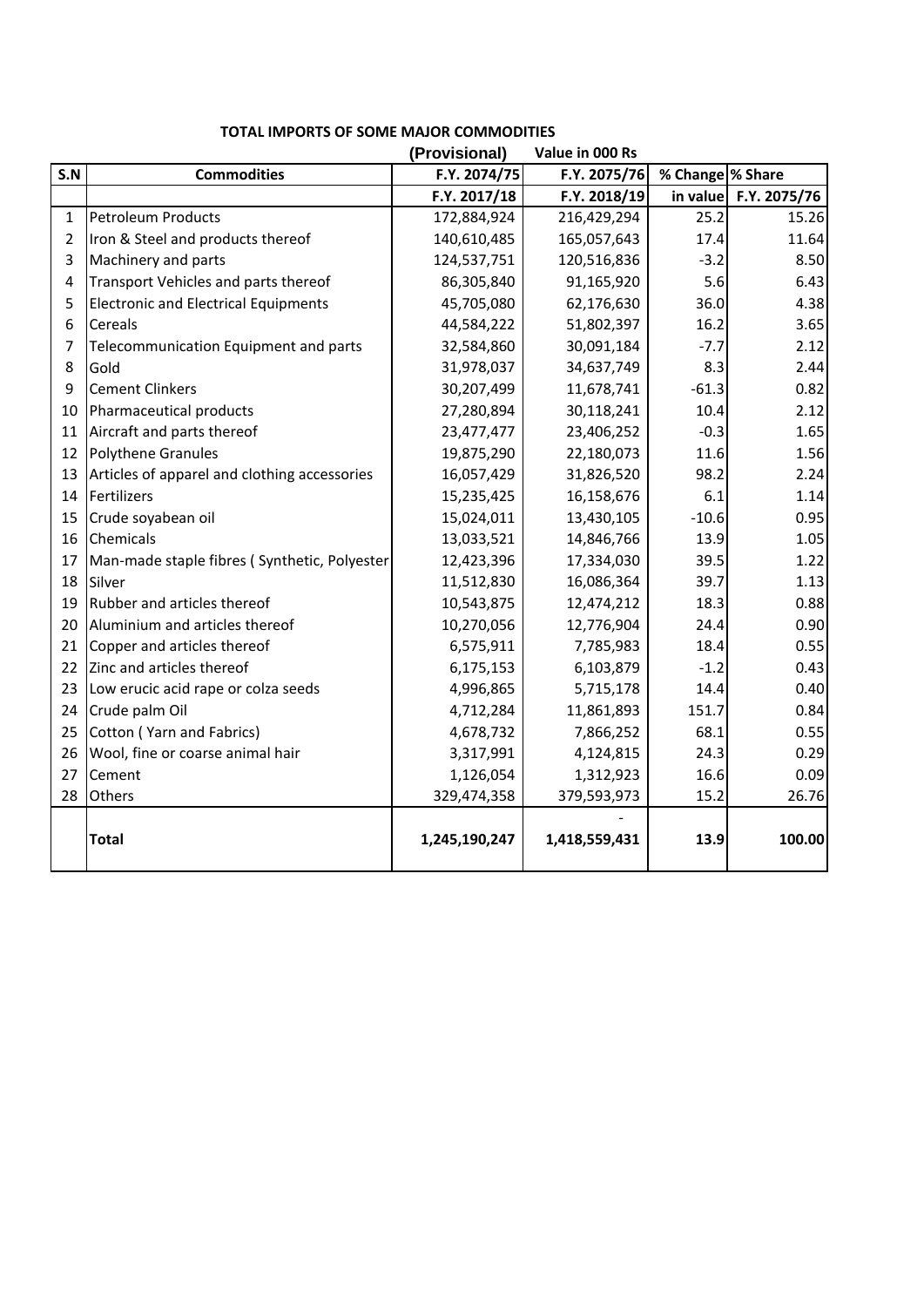## **MAJOR TRADING PARTNERS OF NEPAL**

**EXPORTS (Provisional) In Billion Rs.**

|                           |                         |              | In Billion Rs. |                  |                       |  |
|---------------------------|-------------------------|--------------|----------------|------------------|-----------------------|--|
| S.N                       | <b>Countries/Region</b> | F.Y. 2017/18 | F.Y. 2018/19   |                  | % Share in            |  |
|                           |                         |              |                |                  | % Change Total Export |  |
|                           |                         | (2074/75)    | (2075/76)      | in value 2075/76 |                       |  |
| 1                         | India                   | 46.66        | 62.73          | 34.4             | 64.6                  |  |
| $\overline{2}$            | U.S.A.                  | 9.17         | 10.85          | 18.3             | 11.2                  |  |
| $\ensuremath{\mathsf{3}}$ | Germany                 | 3.14         | 3.16           | 0.6              | 3.3                   |  |
| 4                         | Turkey                  | 4.68         | 2.96           | $-36.6$          | 3.1                   |  |
| 5                         | U.K.                    | 2.85         | 2.63           | $-7.6$           | 2.7                   |  |
| 6                         | China P. R.             | 2.44         | 2.58           | 5.8              | 2.7                   |  |
| 7                         | France                  | 1.23         | 1.30           | 5.7              | 1.3                   |  |
| 8                         | Bangladesh              | 1.08         | 1.29           | 19.4             | 1.3                   |  |
| 9                         | Italy                   | 1.28         | 1.18           | $-7.7$           | 1.2                   |  |
| 10                        | Japan                   | 1.04         | 1.06           | 2.3              | 1.1                   |  |
| 11                        | Canada                  | 0.86         | 0.90           | 4.4              | 0.9                   |  |
| 12                        | Australia               | 0.64         | 0.73           | 14.2             | 0.8                   |  |
| 13                        | Switzerland             | 0.34         | 0.45           | 34.9             | 0.5                   |  |
| 14                        | <b>Netherlands</b>      | 0.43         | 0.42           | $-2.0$           | 0.4                   |  |
| 15                        | <b>Other Countries</b>  | 5.50         | 4.86           | $-11.7$          | 5.0                   |  |
|                           | <b>Grand Total</b>      | 81.33        | 97.11          | 19.4             | 100.0                 |  |

#### **IMPORTS**

|                         |                         |              | In Billion Rs. |                  |                       |
|-------------------------|-------------------------|--------------|----------------|------------------|-----------------------|
| S.N                     | <b>Countries/Region</b> | F.Y. 2017/18 | F.Y. 2018/19   |                  |                       |
|                         |                         |              |                |                  | % Share in            |
|                         |                         |              |                |                  | % Change Total Import |
|                         |                         | (2074/75)    | (2075/76)      | in value 2075/76 |                       |
| 1                       | India                   | 812.55       | 917.95         | 13.0             | 64.7                  |
| $\overline{c}$          | China P. R.             | 159.98       | 214.80         | 34.3             | 15.1                  |
| 3                       | U.A.E.                  | 13.21        | 35.37          | 167.7            | 2.5                   |
| $\overline{\mathbf{4}}$ | France                  | 20.84        | 19.85          | $-4.7$           | 1.4                   |
| 5                       | Indonesia               | 12.47        | 18.21          | 46.0             | 1.3                   |
| 6                       | Thailand                | 13.23        | 14.40          | 8.9              | 1.0                   |
| $\overline{7}$          | Canada                  | 8.01         | 13.55          | 69.2             | 1.0                   |
| 8                       | U.S.A.                  | 9.89         | 13.43          | 35.7             | 0.9                   |
| $\boldsymbol{9}$        | Switzerland             | 6.05         | 12.66          | 109.4            | 0.9                   |
| 10                      | Malaysia                | 10.15        | 12.55          | 23.6             | 0.9                   |
| 11                      | Vietnam                 | 13.53        | 10.97          | $-18.9$          | 0.8                   |
| 12                      | Argentina               | 10.23        | 10.45          | 2.2              | 0.7                   |
| 13                      | Ukraine                 | 4.94         | 10.14          | 105.5            | 0.7                   |
| 14                      | South Africa            | 5.99         | 10.07          | 68.0             | 0.7                   |
| 15                      | <b>Other Countries</b>  | 144.12       | 104.16         | $-27.7$          | 7.3                   |
|                         | <b>Grand Total</b>      | 1,245.19     | 1,418.56       | 13.9             | 100.0                 |